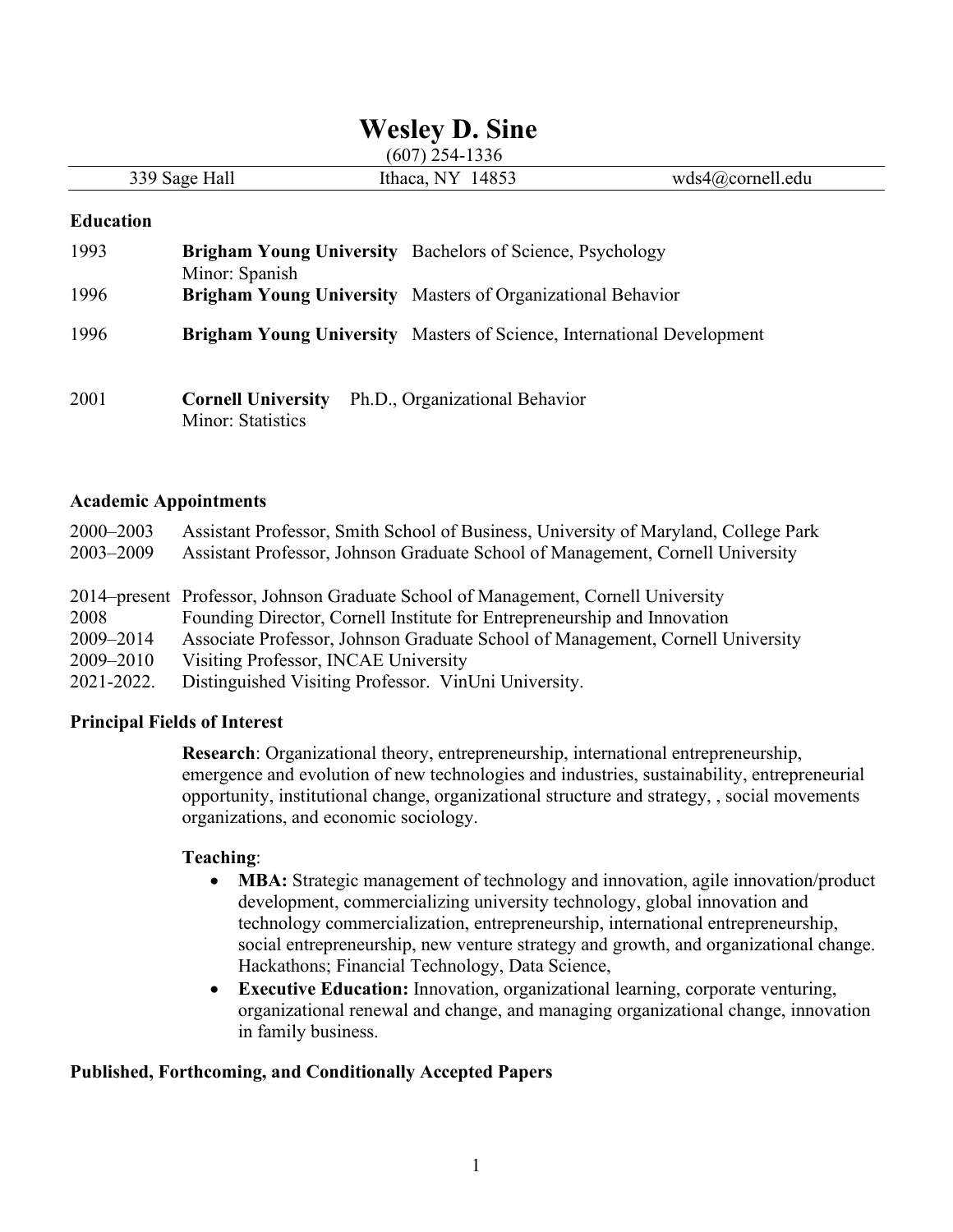2022: Sine, Cordero A. Coles. R. : Entrepreneurship through a Unified Institutional Lens. *Organization Science.* (forthcoming)

> 2020 Cordero, A., Hiatt, S., and Sine, W.D. "Political Fragmentation and Firm Entry in the Mexican Maquiladora Sector." Academy of Management Proceedings*.*

2020 Cordero, A., Sine, W.D., Khessina, O., and Carlos, C. "To Be, or to Appear to Be?" Regional Violent Identity and Foreign Firm Market Entry." Academy of Management Proceedings*.*

2018 Hiatt, S., Carlos, C., and Sine, W. "Manu Militari: Institutional Contingencies of Stakeholder Relationships on New Venture Survival." Organization Science 29:633–652.

2014 Hiatt, S.R., and Sine, W.D. "Clear and Present Danger: Planning and New Venture Survival amid Political and Civil Violence." Strategic Management Journal 35(5): 773–785. (earlier form published in the Academy of Management Conference Proceedings).

2013 David, R., Sine, W., and Haveman, H. "Institutional Change, Form Entrepreneurship, and the Legitimation of New Organizational Forms." Organization Science 24(2): 356–377.

2011 Park, S., Sine, W.D., and Tolbert, P. "Determinants of Organizational Compliance with Institutional Pressures." Work and Occupations 38(3): 340–371. (Winner of the Best Paper Award from the Administrative Science Association of Canada.)

2011 Tolbert, P.S., David, R.J., and Sine, W.D. "Studying Choice and Change: The Intersection of Institutional Theory and Entrepreneurship Research." Organization Science 22(5): 1359–1367.

2009 Hiatt, S.R., Sine, W.D., and Tolbert, P.S. "From Pabst to Pepsi: The Deinstitutionalization of Social Practices and the Emergence of Entrepreneurial Opportunities." Administrative Science Quarterly 54(4): 635–667. (Winner of the 2008 Best Paper Award from the Administrative Science Association of Canada.)

2009 Sine, W.D., and Lee, B. "Tilting at Windmills? The Environmental Movement and the Emergence of the U.S. Wind Energy Sector." Administrative Science Quarterly 54: 123– 155. (Finalist for the best paper OMT division of AOM; winner of the Emerald Citation Award.)

2008 Hiatt, S., and Sine, W.D. "Networking, Planning, and the Effect of Political Institutions on New-Venture Survival." Academy of Management Best Paper Proceedings.

2008 Mitsuhashi, H., Shane, S., and Sine, W.D. "Organizational Governance Form in Franchising: Is Efficient Contracting Really the Explanation?" Strategic Management Journal 29: 1127–1136.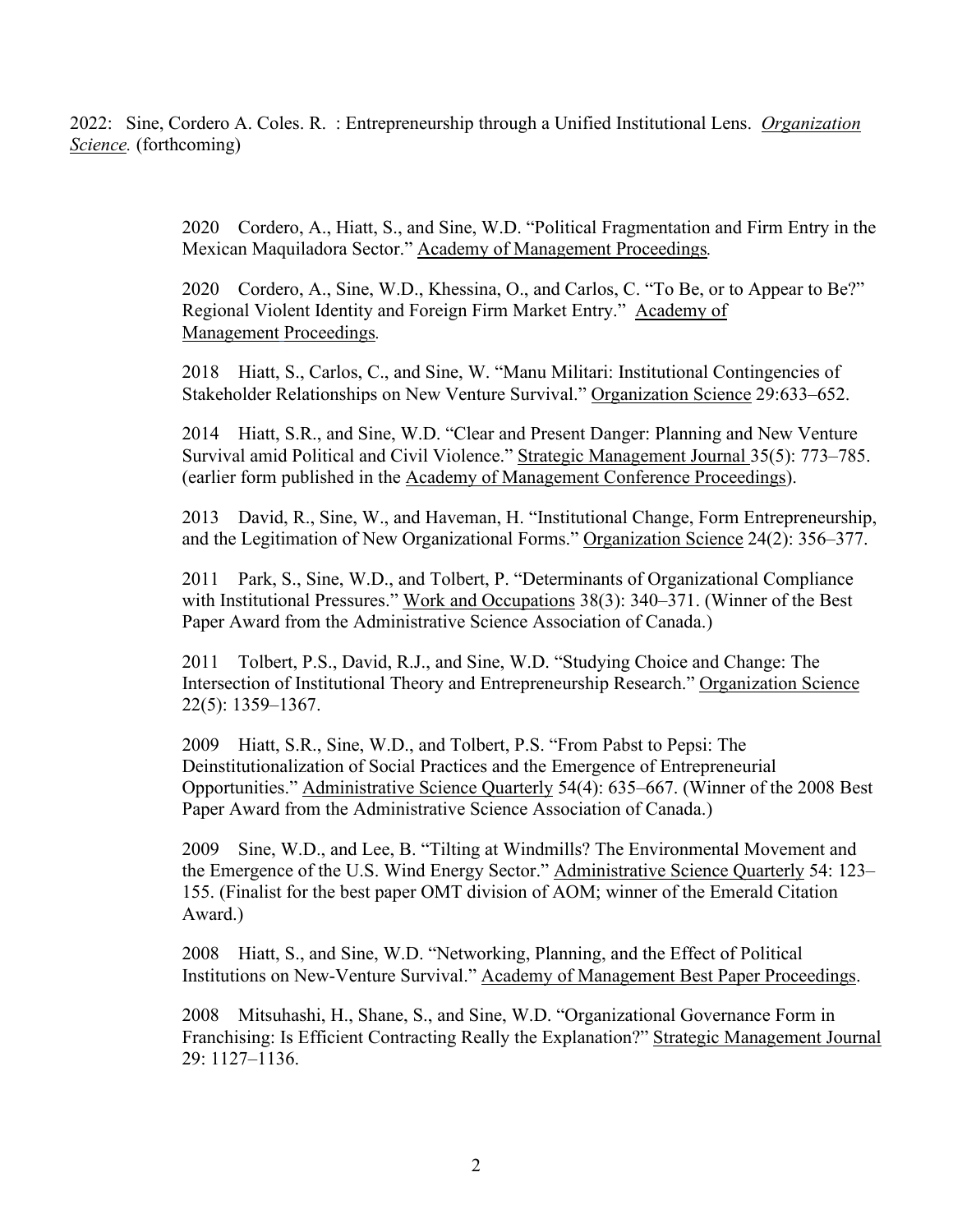2007 Sine, W.D., David, R.J., and Mitsuhashi, H. "From Plan to Plant: Effects of Certification Processes on the Likelihood of Entrepreneurs Reaching Operational Startup." Organization Science 18: 578–594.

2006 Sine, W.D., Kirsch, D., and Mitsuhashi, H. "Revisiting Burns and Stalker: Formal Structure and New Venture Performance in Emerging Economic Sectors." Academy of Management Journal 49: 121–132.

2005 Sine, W.D., Haveman, H., and Tolbert, P. "Risky Business? Entrepreneurship in the New Independent-Power Sector." Administrative Science Quarterly 50: 200–232.

2003 Sine, W.D., Shane, S., and Di Gregorio, D. "The Halo Effect and Technology Licensing: The Influence of Institutional Prestige on the Licensing of University Inventions." Management Science 49: 478–496.

2003 Sine, W. D., and David, R. "Environmental Jolts, Institutional Change, and the Creation of Entrepreneurial Opportunity in the U.S. Electric Power Industry." Research Policy 32: 185–207.

1999 Cameron, K.S., and Sine, W.D. "A Framework for Organizational Quality Culture." Quality Management Journal 6: 7–25.

## **Papers in the Review Process**

2021 Coles, R., Sine, W.D., Rich, L., and Hiatt, S. "Refugees at the Door: Funding Partner Logics and New Venture Failure."

2022 Coles, R., Sine, W.D., Rich, L., and Hiatt, S. Black "September. Stigmatization. Immigrant entrepreneurship Ethnic Enclaves and New venture survival. Under Review.

2021 Coles, R., Sine, W.D., and Brewer J. "Cage the Songbird: A Randomized Control Trial Testing the Impact of Formalization on Firm Performance." Under review,

> Cordero, A.M., Sohn, J.W., and Sine, W.D. "Of 'Greasers' and 'Sanders': Corruption and MNE Location Choice."

Coles, R., Sine, W.D., Hiatt, S., and Yin, X. "Equality and the Spirit of Capitalism: The Impact of Income Equality on Entrepreneurship." Under review

Hiatt, S., and Sine, W.D. "New Venture Expropriation in Latin America." Reject and resubmit, Strategic Management Journal.

Cordero, A. J., Hiatt, S., and Sine, W.D. "A House Divided: Political Fragmentation, Partisan Conflict, and Firm Entry in the Mexican Maquiladora Sector." Uder Review.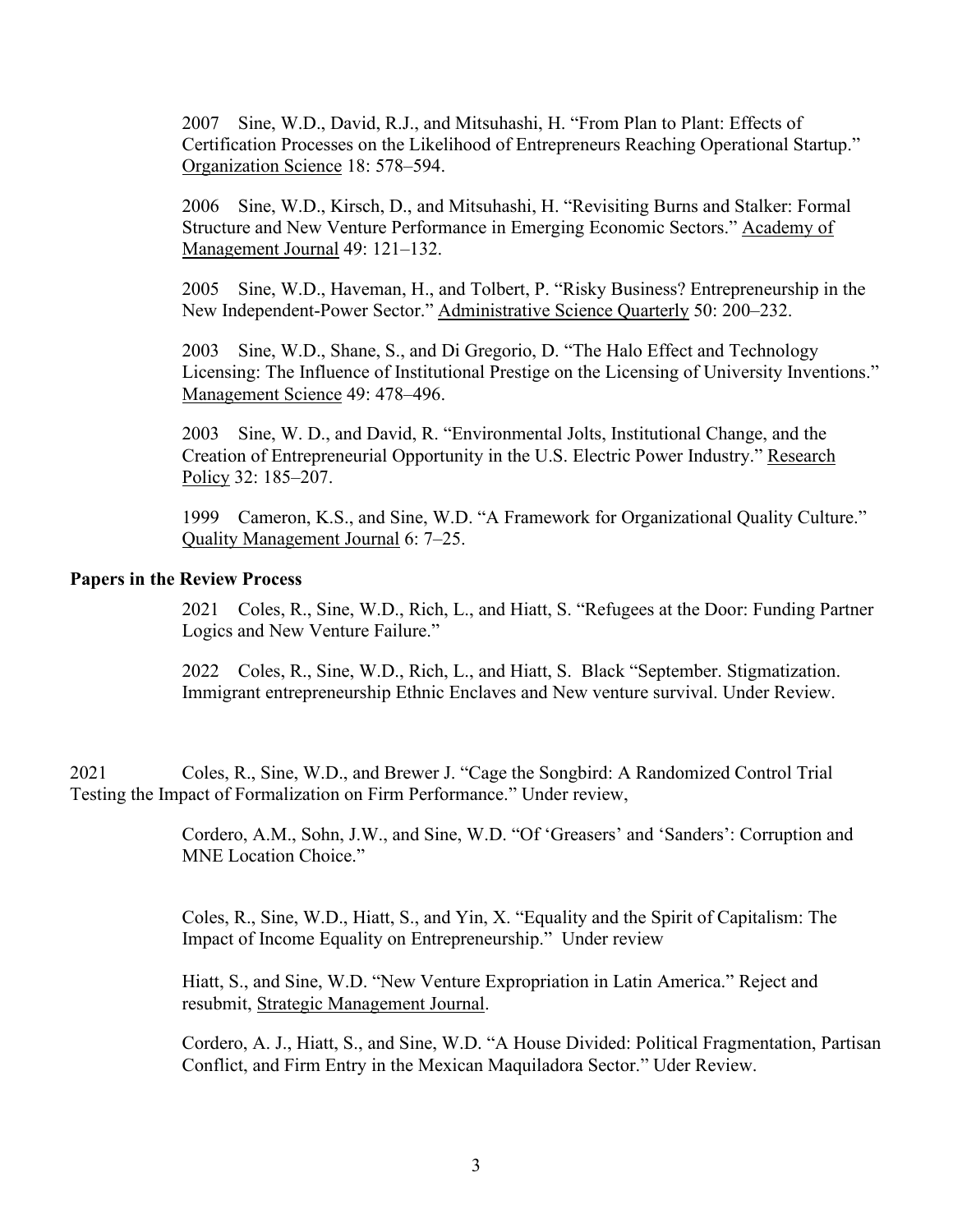## **Working Papers**

Patterson, K., Coles, R., Carlos, W., and Sine, W.D. "Now You See Me, Now You Don't: Veiled vs. Visible Adoption of Contested Innovations."

Cordoba, A., and Sine, W.D. "Drivers of Policy Implementation? The Effect of Social Movement Organizations, Fractured Polity and Local Isomorphic Pressures."

Jin, B., Kirsch, D., and Sine, W.D. "The Rise of the Ugly Duckling: Social Cohesion and the Emergence of Hybrid Electric Vehicle Technology"

Cordero, A.M, Sohn, J.W., and Sine, W.D. "Contentious Policy and Local Politics." Revise and Resubmit, Invitation at Organizational Studies.

#### **Books**

2010 Sine, W.D., and David, R. Institutions and Entrepreneurship. Edited Volume (21): Research in the Sociology of Work. London, UK: Emerald Books.

## **Book Chapters**

2021 Cordero, A., and Sine, W.D., "Compliance and Ambition as Distinct Dimensions of Cordero, A. M. & Sine, W.D. (forthcoming). Greenwashing through compliance to renewable portfolio standards. In G. George, M. Haas, H. Joshi, A. McGahan & P. Tracey (Eds), The Business of Sustainability: An Organizing Framework for Theory, Practice and Impact (pp. 561- 572). Edward Elgar Publishing. Cheltenham, UK.Implementation: An Application to State-Level Renewable Portfolio Standards in the United States," in Handbook on the Business of Sustainability, edited by Gerard George, Martine Haas, Havovi Joshi, Anita McGahan, and Paul Tracey.

2021 Coles, R., Hiatt, S., and Sine, W.D., "Revisiting the Relationship between Income Inequality And Entrepreneurship: A Social Trust Perspective," in the Society and Entrepreneurship. volume of Research in the Sociology of Organizations, edited by M. Lounsbury and R. Eberhart.

> 2018 Carlos, C., Lee, B., Haveman, H., and Sine, W.D. "Gone with the Wind." In Advances in Strategic Management.

> 2017 David, R.J, Sine, W.D., and Kaehr Serra C., "Institutional Theory and Entrepreneurship: Taking Stock and Moving Forward," in The SAGE Handbook of Organizational Institutionalism, 2nd ed.

2007 Lee, B.H., and Sine, W.D., "Constructing Market Opportunities: Environmental Movements and the Transformation of regional Regulatory Regimes," in Applied Evolutionary Economics and Economic Geography, edited by K. Frenken (pp. 93–121). Cheltenham, UK; and Northampton, MA: Edward Elgar.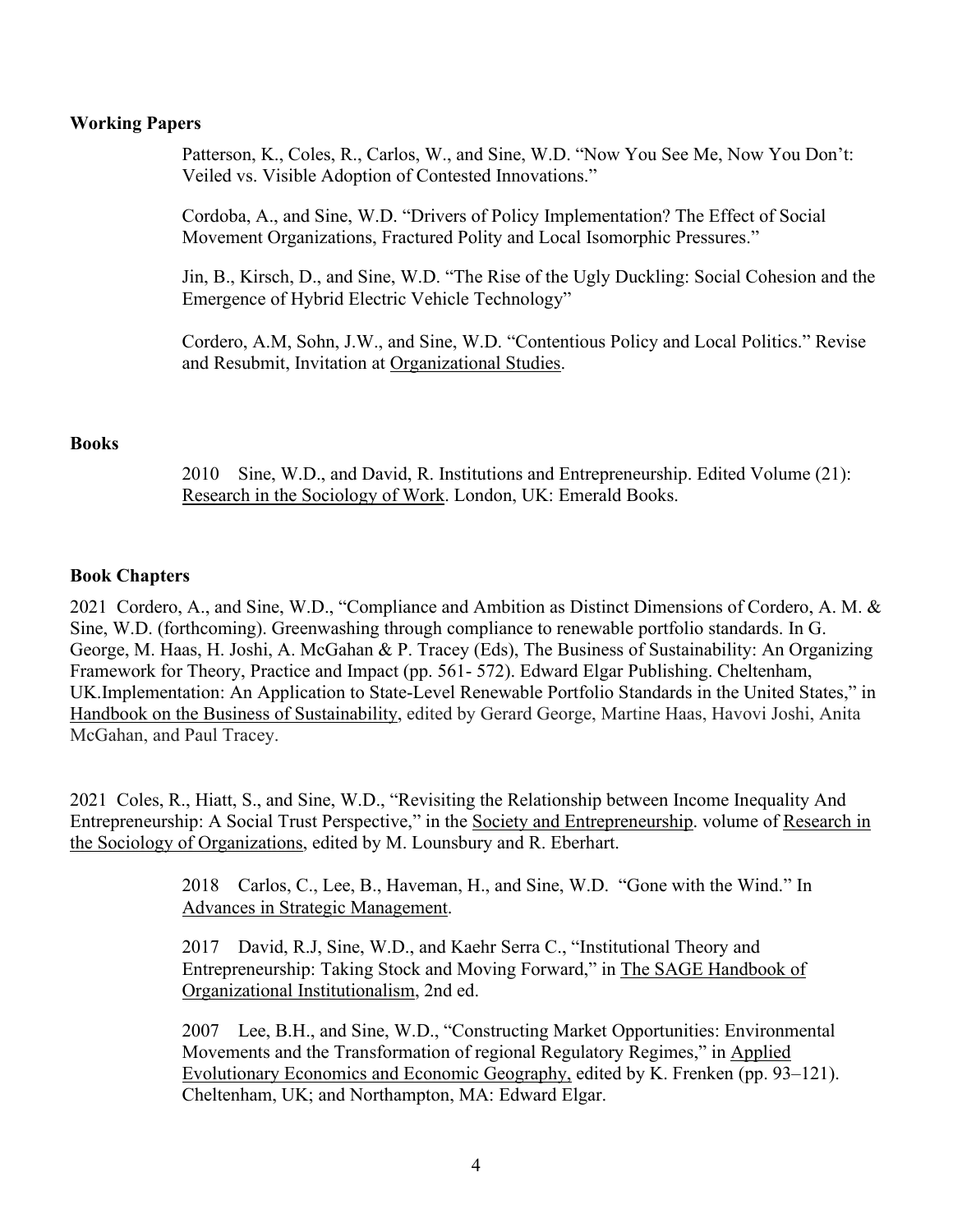2001 Strang, D., and Sine, W.D., "Interorganizational Institutions," in Blackwell Companion to Organizations, edited by J. Baum. Oxford: Blackwell.

## **Research Projects**

Geography, Natural Resources, Politics, and Social Movements: The diffusion of "green" legal climates in the United States 1978–2007

Interpopulation Competition and Cooperation: Mexican maquiladoras and local entrepreneurial opportunity

Family Matters: When formality improves new venture performance

I Might Need Security: How values of utility and novelty impact team creativity

Born Under Fire: Political imprinting and organizational survival under political change

Angels and Demons: Shared frames of reference and founding rates in communities during periods of instability

Entrepreeneurship in Latin America: Mexico, Peru, Colombia and Ecuador

## **Teaching Experience**

## 2009–present **Executive Education**

- Cornell University's Chinese Executive Program (Peking University, Nanjing University, and CKGSB): Creating an Innovative Organization
- Cornell Family Business Innovation Program with INCAE, Costa Rica
- Tsinghua University, Ten Cent Corporate Entrepreneurship Program
- Cornell's Saudi Arabian Program: Entrepreneurship workshop at KAUST (I designed and taught a 10-day workshop in Jeddah, Saudi Arabia, 10 times over last 9 years)

#### 2004–present **Cornell University**

- Management of Technology and Innovation: Average Evaluation 4.65/5
- Commercializing University Technology: Average Evaluation 4.7/5
- Global Technology Innovation and Technology Commercialization: 4.6/5

#### 2000–2003 **University of Maryland, College Park**

- New Venture Creation
- International Entrepreneurship

## 1999 **Cornell University**

• Lecturer: Complex Organizations and Their Environment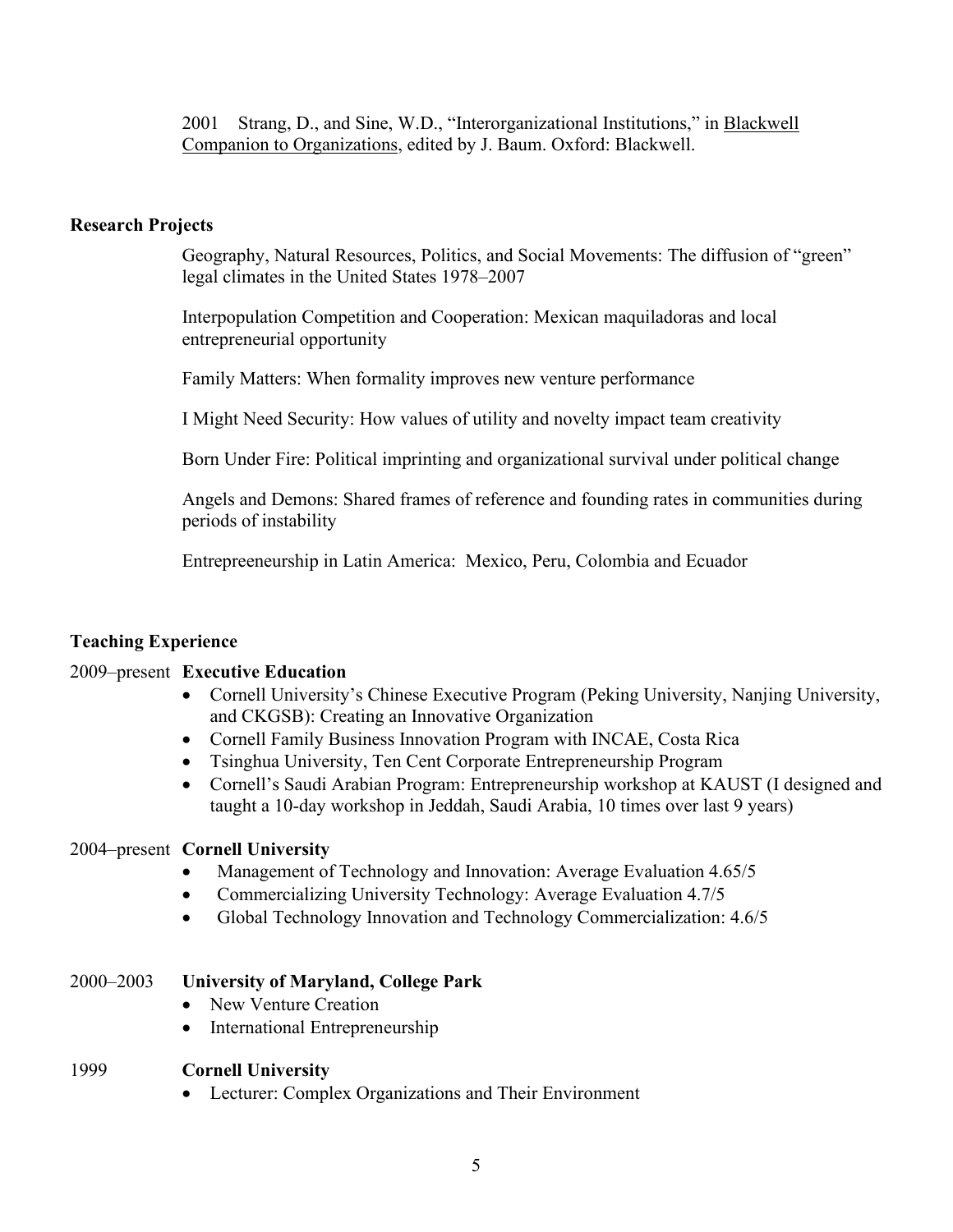## **Teaching Cases**

Corporate Venture Capital at Algar (with Laure Stroock) Advion Science (with Laure Stroock) Distributed Energy Technology (with Laure Stroock)

### **Editorial Boards**

Organization Science, Senior editor Administrative Science Quarterly, Book Review editor

## **Ad Hoc Reviewer**

Management Science, Academy of Management Journal, American Sociological Review, American Journal of Sociology, Research Policy, Organization Studies, Social Forces

## **Grants**

| 2010      | <b>Zalaznick grant for entrepreneurship</b> (\$4000). Entrepreneurship at Cornell.                                                             |
|-----------|------------------------------------------------------------------------------------------------------------------------------------------------|
| 2008      | <b>Entrepreneurship and institutions.</b> Einaudi Center for International Studies Seed Grant<br>Competition $(\$12,000)$ .                    |
| 2008      | Entrepreneurship and the informal economy in Latin America. CISCO.                                                                             |
| 2008      | Political violence, entrepreneurial process, and activity. Institute for Social Science,<br>Cornell University (\$10,000).                     |
| 2007      | <b>Technology entrepreneurship and institutions.</b> J. Thomas Clark Professorship in<br>entrepreneurship and personal enterprise (\$120,000). |
| 2005-2007 | <b>Student fellowships: USDA (\$120,000).</b>                                                                                                  |
| 2005      | <b>Technology commercialization.</b> Cornell Center for Entrepreneurship and Personal<br>Enterprise $(\$7,500)$ .                              |
| 1999      | The genesis of organizational forms in virgin niches. National Science Foundation<br>Dissertation Improvement Grant (\$7,500).                 |
| 1999      | From hierarchies to markets: The deregulation of the U.S. electric utility industry.<br>Research Grant, Cornell University (\$2,500).          |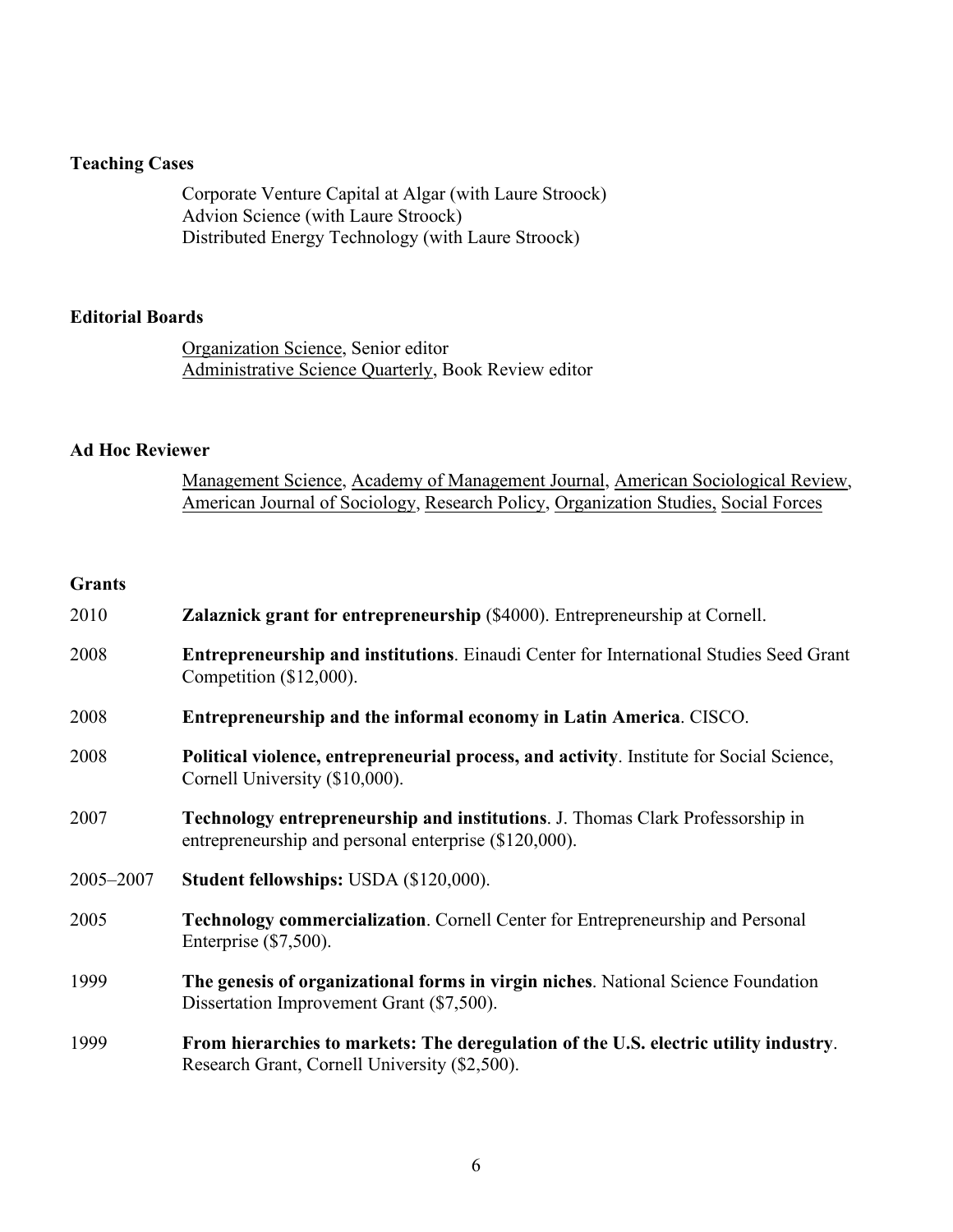| 1998 | <b>Diffusion of management innovations across national borders.</b> Research Grant, Cornell<br>University $(\$2,500)$ .                                                                |
|------|----------------------------------------------------------------------------------------------------------------------------------------------------------------------------------------|
| 1995 | Strategic networks, entrepreneurship, and technology: Antecedents of successful<br>organizational change in Emerging markets. Kennedy Center for International Studies<br>$(\$2,500).$ |
| 1995 | The Basaisa experience: A new paradigm for international development. Brigham<br>Young University Grant for Graduate Research (\$4,500; competitive award).                            |

## **Conference Presentations**

| 2020 | Break the Bank: The impact of income inequality on entrepreneurship (with Ryan Coles<br>and Shon Hiatt: Entrepreneurship and Society Conference)                                                                                                |
|------|-------------------------------------------------------------------------------------------------------------------------------------------------------------------------------------------------------------------------------------------------|
| 2020 | Political fragmentation and firm entry in the Mexican maquiladora sector (with<br>Arkangel Cordero and Shon Hiatt: Academy of Management Proceedings)                                                                                           |
| 2020 | To be, or to appear to be? Regional violent identity and foreign firm market<br>entry (Academy of Management Proceedings)                                                                                                                       |
| 2020 | A house divided: Political fragmentation, partisan conflict, and firm entry in the<br>Mexican maquiladora sector (Strategic Management Society)                                                                                                 |
| 2019 | "Give me your huddled masses": How immigration influences the impact of<br>internationalization on firm failure (with Ryan Coles: Entrepreneurship and Society<br>Conference)                                                                   |
| 2019 | Equality and the spirit of capitalism: Income equality and entrepreneurship in<br>emerging markets (with Ryan Coles and Shon Hiatt: Academy of Management Conference)                                                                           |
| 2019 | "I solemnly swear that I am up to no good": The impact of deviance in emerging<br>market communities on high technology entrepreneurship (with Ryan Coles and Shon<br>Hiatt: Academy of Management Conference, Boston, USA, Paper Presentation) |
| 2019 | "Give me your huddled masses": How immigration influences the impact of<br>internationalization on firm failure (with Ryan Coles and Shon Hiatt: Academy of<br>Management Conference)                                                           |
| 2018 | Play it safe or try something new? How status decline affects university technology<br>licensing (with Subrina Xirong Shen, Ximing Yin, and Jizhen Li: Best Paper at the<br>International Conference on Innovation Studies)                     |
| 2018 | Refugees at our door: Institutional logics and new venture failure in disrupted<br>emerging markets (with Ryan Coles and Shon Hiatt: Academy of Management Start-up<br>Conference, Tel-Aviv, Israel)                                            |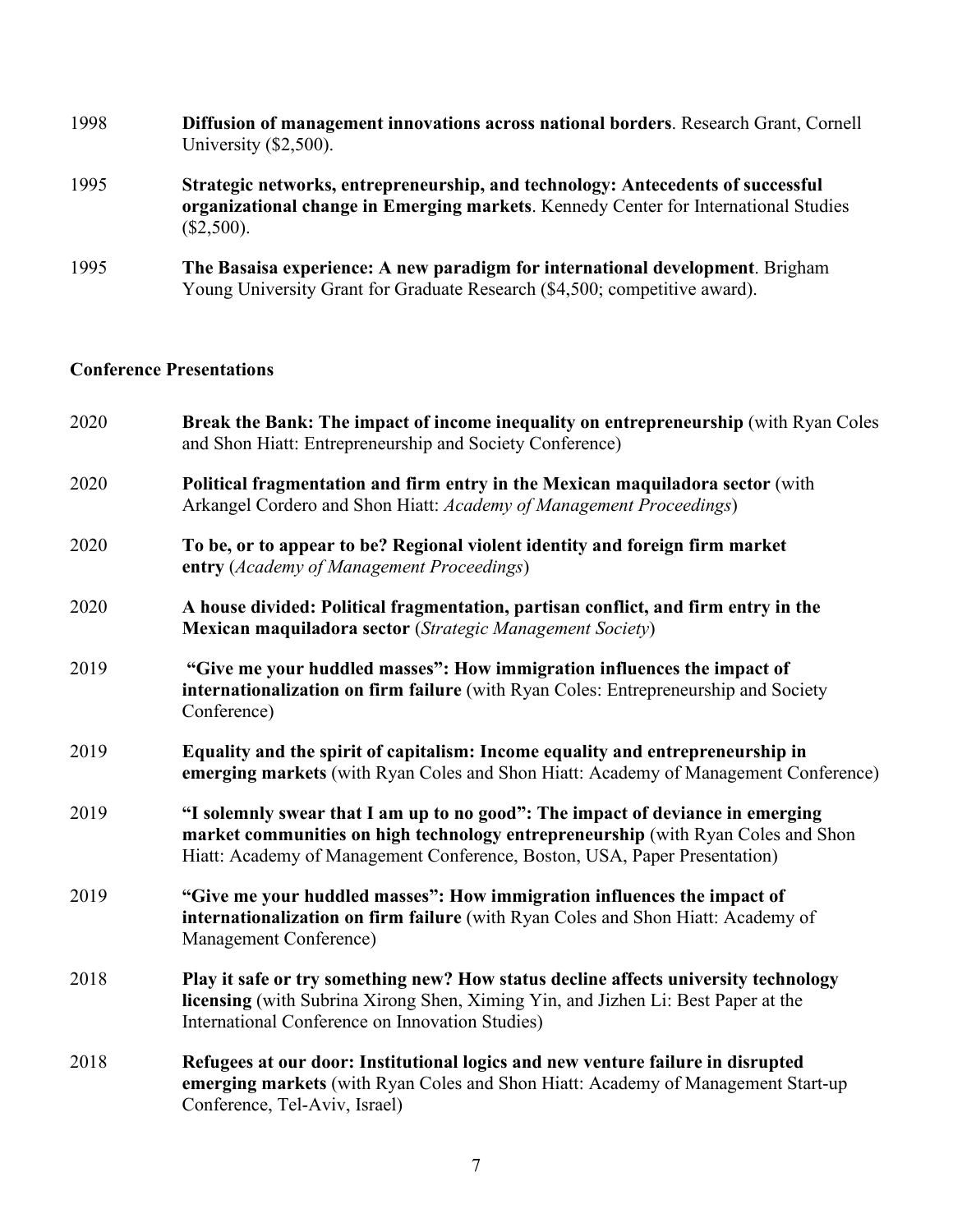| 2018 | How do I look? Regional criminal identity, media coverage, and foreign firm market<br>entry (with Arkangel Cordero: Academy of Management Conference, Chicago, Illinois)                                         |
|------|------------------------------------------------------------------------------------------------------------------------------------------------------------------------------------------------------------------|
| 2018 | Under no circumstances is the hybrid to be accepted: Social cohesion and emergence of<br>hybrid EV tech (with Jin Byungchae and David Kirsch: Academy of Management<br>Conference, Chicago, Illinois)            |
| 2018 | How prospect of status change affects licensing of university technology overtime in<br>China (with Xirong Shen and Ximing Yin: Academy of Management Conference, Chicago,<br>Illinois)                          |
| 2018 | Refugees at the door: Institutional logics and new venture failure in disrupted emerging<br>markets (with Ryan Coles and Shon Hiatt: IDEC Doriot Entrepreneurship Conference at<br>INSEAD, Fountainbleu, France) |
| 2017 | The moderating effects of social cohesion on the impact of violence on entrepreneurship<br>(with Ryan Coles and Shon Hiatt: Academy of Management Conference, Atlanta, Georgia)                                  |
| 2017 | Responses to institutional complexity: Veiled vs. visible implementations of contested<br>practices (with Kelly Patterson, Ryan Coles, and Chad Carlos: Academy of Management<br>Conference, Atlanta, Georgia)   |
| 2017 | Evolving social movement dynamics in maturing markets (Academy of Management<br>Conference, Atlanta, Georgia)                                                                                                    |
| 2016 | Revisiting Schumpeter: Conditions associated with assumption of entrepreneurial risk<br>in Jordan (with Ryan Coles and Loren Rich: Academy of Management Conference,<br>Anaheim, California)                     |
| 2016 | Weapons of the weak: How violence shapes firm foundings and firm survival ((with<br>Ryan Coles and Shon Hiatt: Academy of Management Conference, Anaheim, California)                                            |
| 2015 | Nothing to hide, nothing to fear: The effects of scrutiny on policy implementation (with<br>Arkangel Cordero: Academy of Management Conference, Vancouver, Canada)                                               |
| 2015 | Born under fire: Political imprinting and organizational survival under political change<br>(with Arkangel Cordero: Academy of Management Conference, Vancouver, Canada)                                         |
| 2014 | The institutional antecedents of decoupling (with Arkangel Cordero: Academy of<br>Management Conference, Philadelphia, Pennsylvania)                                                                             |
| 2014 | The institutional antecedents of greenwashing: SMOs and the implementation of state<br><b>SRPS policy</b> (with Arkangel Cordero: Academy of Management Conference, Philadelphia,<br>Pennsylvania)               |
| 2011 | <b>Against the norm: The diffusion of commercialized science in higher education</b> (with<br>Chad Carlos and Kelly Patterson: Academy of Management Conference, San Antonio,<br>Texas)                          |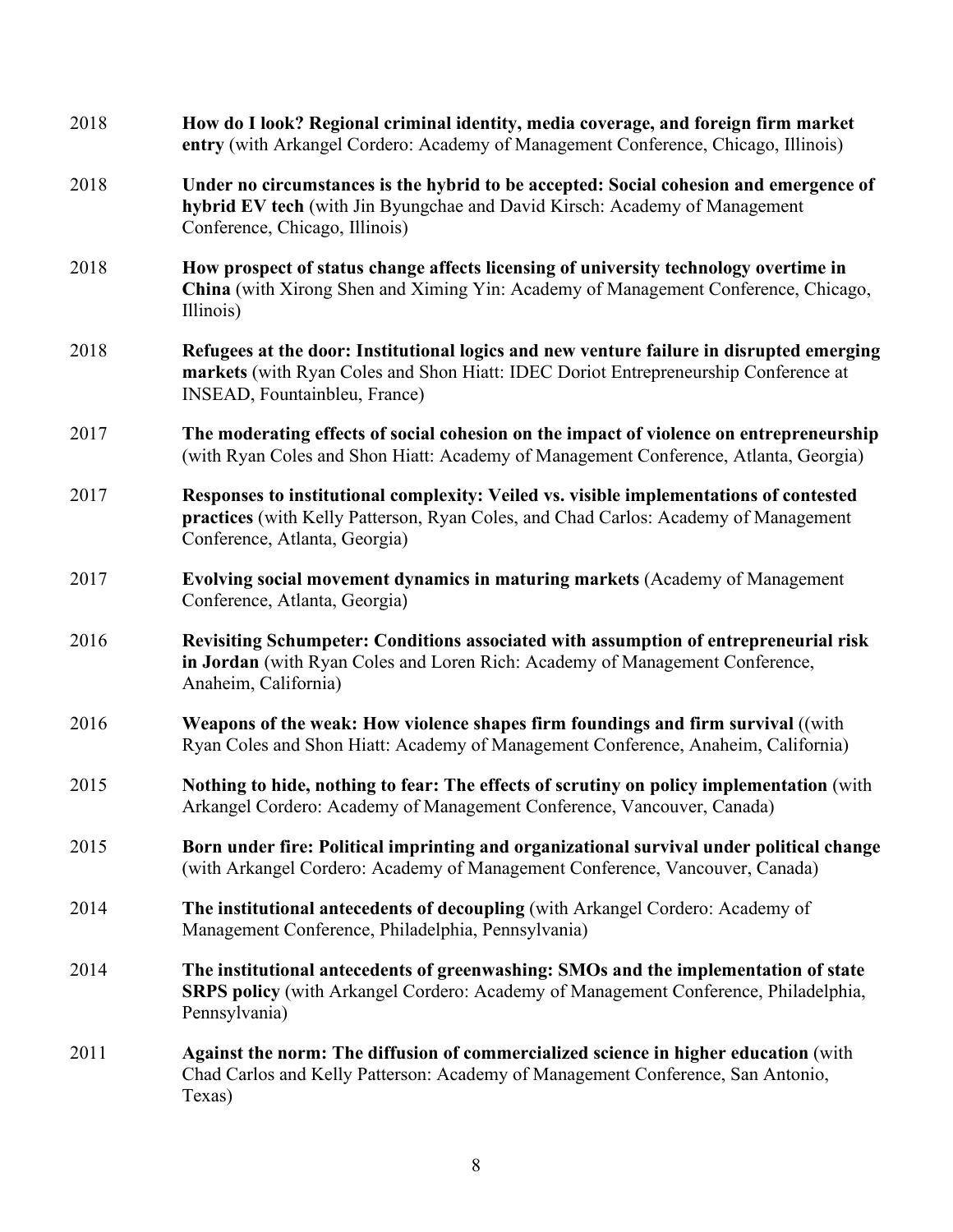| 2011 | The evolving influence of social movement organizations on the U.S. wind power<br>industry (with Chad Carlos and Brandon Lee: Academy of Management Conference, San<br>Antonio, Texas)                                  |
|------|-------------------------------------------------------------------------------------------------------------------------------------------------------------------------------------------------------------------------|
| 2011 | Military ties, new venture performance, and political risk management in emerging<br>economies (with Shon Hiatt: Academy of Management Conference, San Antonio, Texas)                                                  |
| 2009 | Clear and present danger: The failure of political institutions and new-venture survival<br>(with Shon Hiatt; Administrative Sciences Association of Canada, Niagara Falls, Canada).                                    |
| 2008 | The institutional composition of entrepreneurial opportunity and outcomes (New<br>insights into theories of entrepreneurship; Academy of Management Conference, Anaheim,<br>CA)                                         |
| 2008 | From Pabst to Pepsi: Social movements, entrepreneurial opportunity, and the<br>emergence of the American soft drink industry (with Shon Hiatt and Pamela Tolbert;<br>Academy of Management Conference, Anaheim, CA)     |
| 2008 | From deviant to normative: The diffusion of commercialized science in higher<br>education (with Kelly Patterson; Academy of Management Conference, Anaheim, CA).                                                        |
| 2008 | Institutional infrastructure, entrepreneurial processes, and outcomes (with Shon Hiatt;<br>Academy of Management Conference, Anaheim, CA).                                                                              |
| 2007 | Clear and present danger: The failure of political institutions and new-venture survival<br>(with Shon Hiatt; Informal Economy, Underground Employment, Social and Economic<br>Issues Conference, Paris, France).       |
| 2007 | Tilting at windmills? The environmental movement and the emergence of the U.S. wind<br>energy sector (with Brandon Lee; Academy of Management Conference, Philadelphia, PA).                                            |
| 2007 | Rising insurgencies (with Shon Hiatt; Academy of Management Conference, Philadelphia,<br>PA).                                                                                                                           |
| 2007 | Determinants of organizational compliance with institutional pressures (with Pamela<br>Tolbert and Sangchan Park; Academy of Management Conference, Philadelphia, PA).                                                  |
| 2007 | Soft, stiff, and in between: Social movements, entrepreneurial opportunity, and the<br>emergence of the American soft drink industry (with Shon Hiatt; Cornell-McGill<br>Institutions and Entrepreneurship Conference). |
| 2007 | Clear and present danger: The failure of political institutions, planning, and new<br>venture survival (with Shon Hiatt; Cornell-McGill Institutions and Entrepreneurship<br>Conference).                               |
| 2007 | Clear and present danger: The failure of political institutions and new-venture survival.<br>March 30, 2007 (with Shon Hiatt; Entrepreneurship and Emerging Economies Conference,<br>Fort Worth, TX).                   |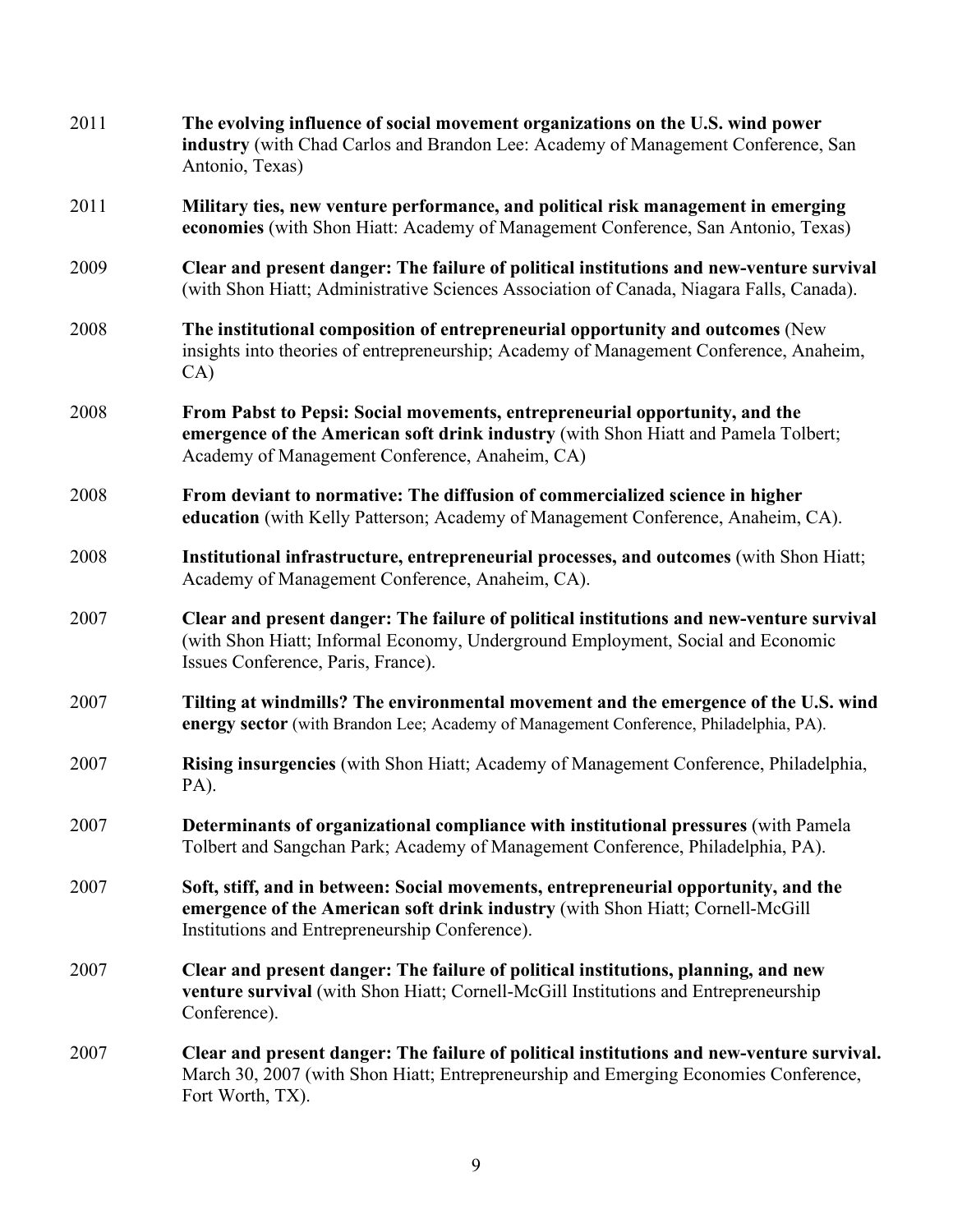| 2007 | From plan to plant: Effects of certification on operational start-up in the emergent<br>independent power sector (with Robert David and Hitoshi Mitsuhashi; University of<br>Wisconsin).                                                      |
|------|-----------------------------------------------------------------------------------------------------------------------------------------------------------------------------------------------------------------------------------------------|
| 2006 | From plan to plant: Effects of certification on operational start-up in the emergent<br>independent power sector (with Robert David and Hitoshi Mitsuhashi; Academy of<br>Management Meetings, Atlanta).                                      |
| 2006 | The winds of change: Technical, political, and cultural antecedents of entrepreneurial<br>activity in the emerging U.S. wind power industry (with Brandon Lee; Academy of<br>Management Meetings, Atlanta).                                   |
| 2006 | From plan to plant. The effects of certification on operational start-up in the emergent<br>independent power sector (with Robert David and Hitoshi Mitsuhashi; American<br>Sociological Association, Montreal).                              |
| 2006 | The winds of change: Technical, political, and cultural antecedents of entrepreneurial<br>activity in the emerging U.S. wind power industry (with Brandon Lee; American<br>Sociological Association, Montreal).                               |
| 2006 | Institutional ties as organizational social capital: Linkages to industry and professional<br>associations (with Robert David; Academy of Management Meetings, Atlanta).                                                                      |
| 2006 | Determinants of organizational compliance with institutional pressures: The<br>employment of non-tenure-track faculty in institutions of higher education (with Pamela<br>Tolbert; Administrative Sciences Association of Canada, Banff, CA). |
| 2006 | The winds of change: Technical, political, and cultural antecedents of entrepreneurial<br>activity in the emerging U.S. wind power industry (with Brandon Lee; BYU-University of<br>Utah Strategy Conference).                                |
| 2005 | Risky Business? Entrepreneurship in the new independent-power sector (with Heather<br>Haveman and Pamela Tolbert; INFORMS).                                                                                                                   |
| 2005 | Risky Business? Entrepreneurship in the new independent-power sector (with Heather<br>Haveman and Pamela Tolbert; Stanford–University of Washington West Coast Research<br>Symposium on Technology Entrepreneurship, Seattle, Washington).    |
| 2005 | The winds of change: Technical, political, and cultural antecedents of entrepreneurial<br>activity in the emerging U.S. wind power industry (with Brandon Lee; American<br>Sociological Association Annual Meetings, Philadelphia).           |
| 2005 | The effects of density and crowding on market entry behavior in geographical space<br>(with Hitoshi Mitsuhashi; presented at the Annual Academy of Management Meetings,<br>Honolulu, Hawaii).                                                 |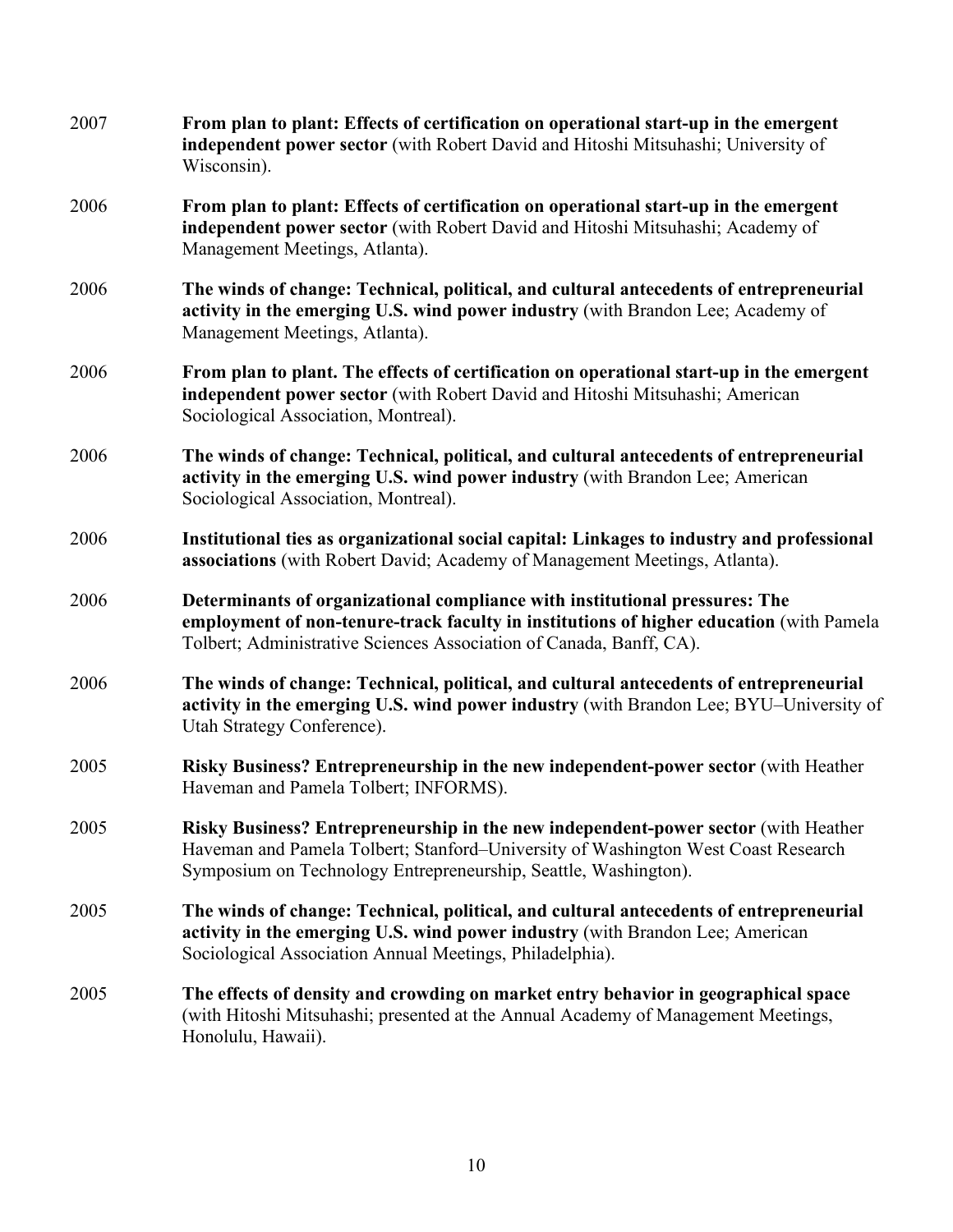| 2005 | Revisiting Burns and Stalker: Formal structure and new ventures in dynamic emerging<br>industries (with David Kirsch and Hitoshi Mitsuhashi; presented at the Annual Academy of<br>Management Meetings, Honolulu, Hawaii).        |
|------|-----------------------------------------------------------------------------------------------------------------------------------------------------------------------------------------------------------------------------------|
| 2005 | Technical, political, and cultural regional variation and entrepreneurial activity (with<br>Brandon Lee; Smith Entrepreneurship Research Conference).                                                                             |
| 2005 | Institutional change, form entrepreneurship, and the legitimation of new organizational<br>forms (with Robert David and Heather Haveman; Administrative Sciences Association of<br>Canada).                                       |
| 2004 | Love for sale: The social construction of endorsement regimes in the independent power<br>industry (with Hitoshi Mitsuhashi; Academy of Management Association).                                                                  |
| 2003 | Institutional influences on founding variation in the emerging independent power<br>industry (with Heather Haveman and Pamela Tolbert; American Sociological Association<br>Annual Meetings, Atlanta).                            |
| 2003 | The role of resource dependency and organizational credibility on strategic conformity<br>in Japanese venture capital firms (with Hitoshi Mitsuhashi; American Sociological<br>Association Annual Meetings, Atlanta).             |
| 2002 | Institutional linkages and new venture survival (with Robert David; American<br>Sociological Association Annual Meetings, Chicago).                                                                                               |
| 2002 | Institutional influences on founding variation in the emerging independent power<br>industry (with Heather Haveman and Pamela Tolbert; Annual Academy of Management<br>Meetings, Denver).                                         |
| 2002 | The impact of institutional and status effects on organizational failure (with David<br>Kirsch and Hitoshi Mitsuhashi; Annual Academy of Management Meetings, Denver).                                                            |
| 2002 | Can't buy me love: Legitimacy seeking strategies of new firms in a nascent industry<br>(EGOS, 2002 Barcelona).                                                                                                                    |
| 2001 | Environmental jolts, institutional change, and the creation of entrepreneurial<br>opportunity in the US electric power industry (Technology Entrepreneurship Conference,<br>University of Maryland, December, 2001).              |
| 2001 | The halo effect and technology licensing: The influence of institutional prestige on the<br>licensing of university inventions (National Bureau of Economic Research).                                                            |
| 2001 | The halo effect and technology licensing: The influence of institutional prestige on the<br>licensing of university inventions (invited paper at a workshop cosponsored by<br>Management Science and Carnegie Mellon University). |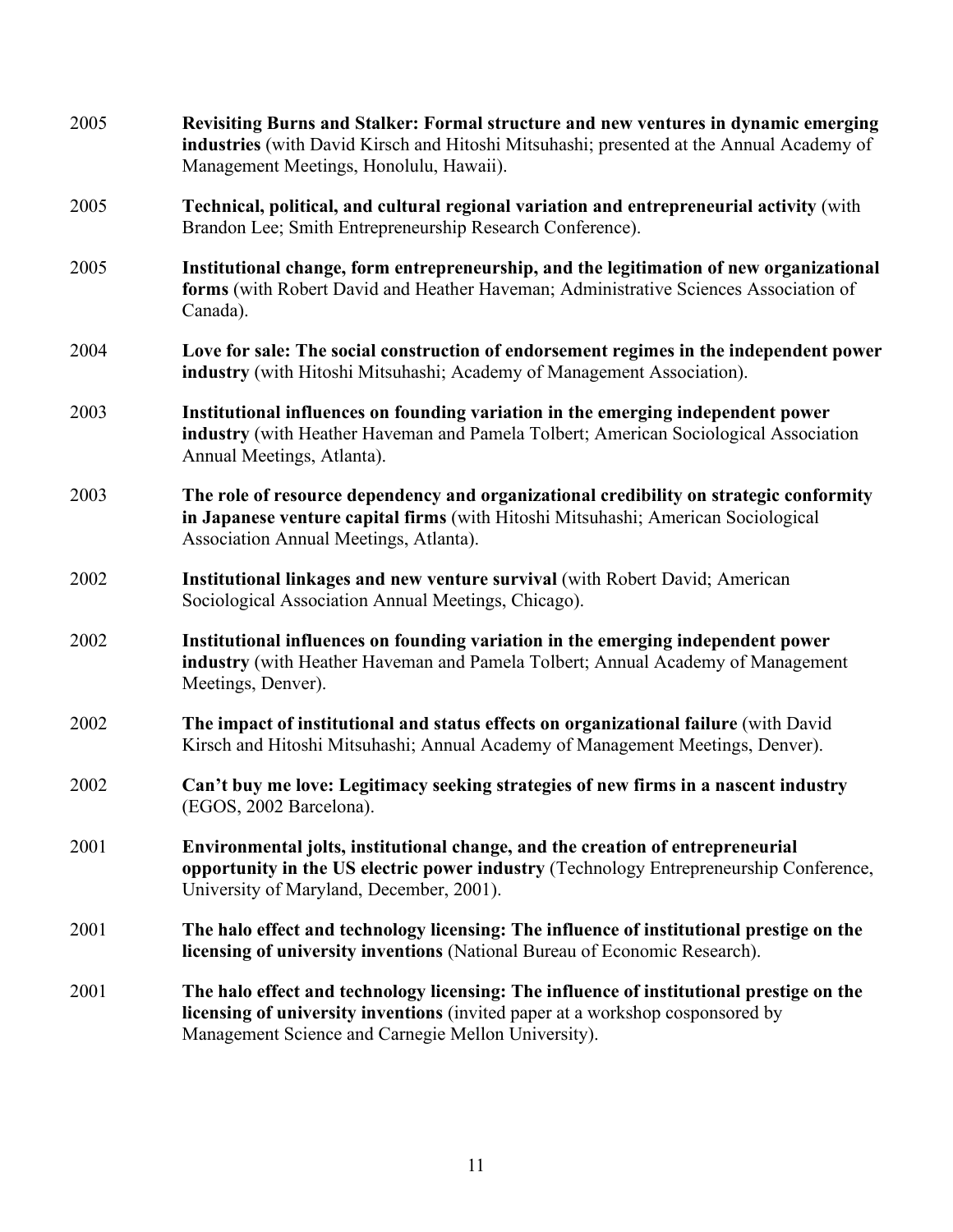| 2001 | The halo effect and technology licensing: The influence of institutional prestige on the<br>licensing of university inventions (with Scott Shane and Dante DiGregrio; presented at the<br>American Sociological Society Annual Meeting, August, 2001). |
|------|--------------------------------------------------------------------------------------------------------------------------------------------------------------------------------------------------------------------------------------------------------|
| 2001 | "On the road again": Quality teams and national culture in a global bank (with David<br>Strang; presented at the American Sociological Society Annual Meeting, August, 2001).                                                                          |
| 2000 | From hierarchies to markets: The deregulation of the electric generating industry<br>(Academy of Management Annual Meetings, Toronto, Canada).                                                                                                         |
| 1999 | Determinants of organizational compliance with institutional pressures: The<br>employment of non-tenure-track faculty in institutions of higher education (with Pam<br>Tolbert; Academy of Management Annual Meetings, Chicago, IL).                   |
| 1999 | Paths to deinstitutionalization: Forms, processes, and outcomes (American Sociological<br>Society Annual Meetings, Chicago, IL).                                                                                                                       |
| 1998 | A framework for organizational quality culture (Conference on Quality Management<br>sponsored by Arizona State University and the Academy of Management).                                                                                              |
| 1998 | The dark side of managerial fashion: A case study of fads, fashions, and fatigue in a<br>large multinational corporation (Academy of Management Annual Meetings., pre-<br>conference activities, San Diego, CA).                                       |
| 1998 | Strategic networks, entrepreneurship, and technology: Antecedents of successful<br>organizational change in less developed nations (Academy of Management Annual<br>Meetings, San Diego, CA).                                                          |
| 1998 | Work and family interactions: Does the spillover effect really exist (with Pam Tolbert;<br>Academy of Management Annual Meetings, San Diego, CA).                                                                                                      |
| 1998 | Institutional competition and change: The deregulation of the U.S. electric utility<br>industry (American Sociological Society Conference Annual Meetings, San Francisco, CA).                                                                         |
|      | Legitimizing change: A comparison of three levels of interventions in rural Egypt (Third<br>World Studies Conference, University of Nebraska).                                                                                                         |
| 1995 | The Basaisa experience: A new paradigm for international economic development<br>(Presentation at the inter-disciplinary students of organizations conference, Chapel Hill, NC).                                                                       |

## **Symposiums and Conferences Organized**

2018 **The influence of local communities on entrepreneurship in a globalized world** (with Ryan Coles and Shon Hiatt). Academy of Management Conference in Chicago, Illinois (Runner-up for Best Symposium in the OMT division)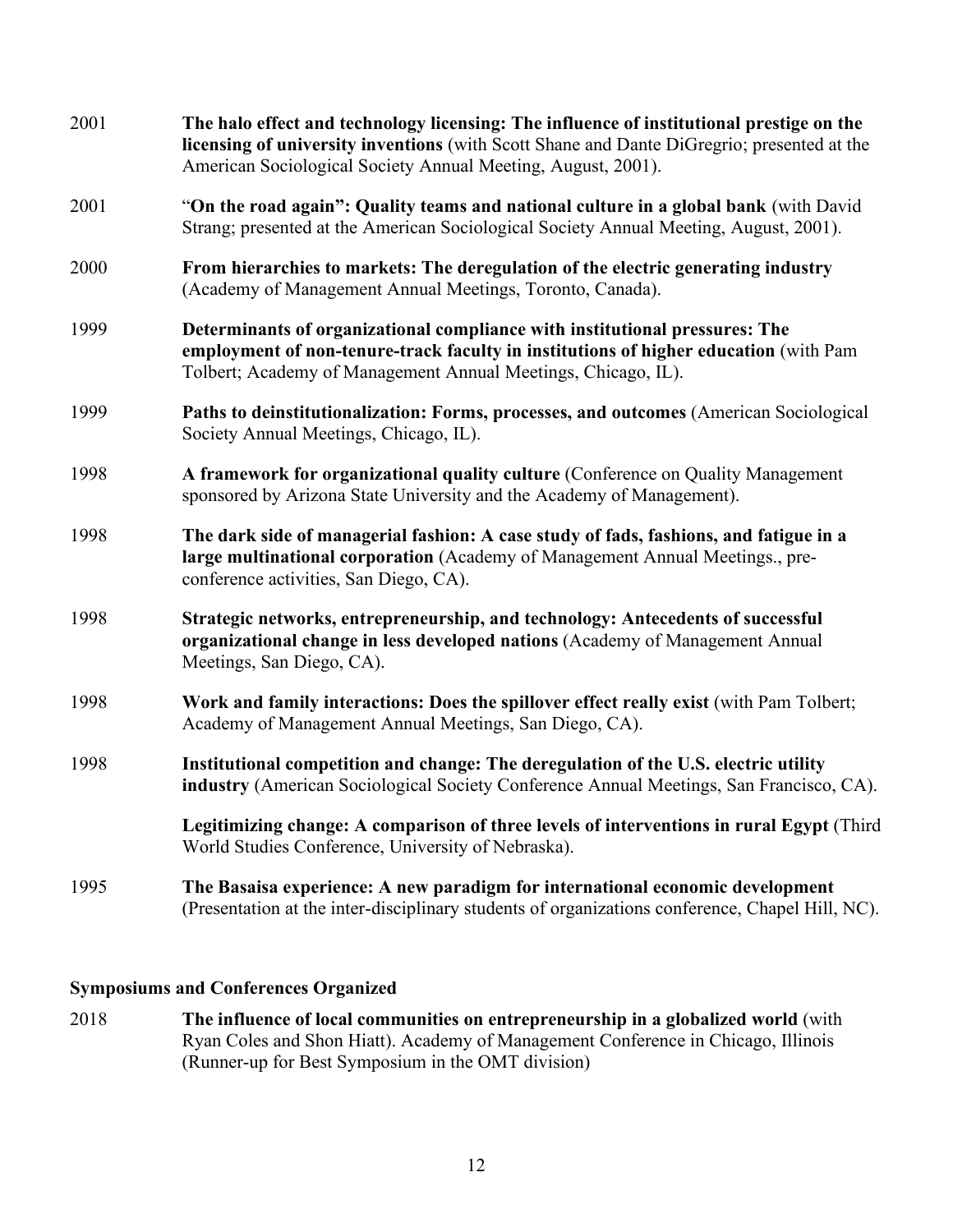| 2017 | Applications of the institutional approach to entrepreneurship across global contexts<br>(with Ryan Coles and Shon Hiatt). Academy of Management Conference in Atlanta,<br>Georgia.        |
|------|--------------------------------------------------------------------------------------------------------------------------------------------------------------------------------------------|
| 2016 | <b>Entrepreneurship in global contexts</b> (with Ryan Coles and Shon Hiatt). Academy of<br>Management Conference in Anaheim, California.                                                   |
| 2008 | Institutions and entrepreneurship (with Robert David). McGill University June 24–26 in<br>Montreal, Canada. 35 papers were presented and over 70 people from around the world<br>attended. |
| 2007 | <b>Institutions and entrepreneurship</b> (with Robert David). Cornell University, July 2007. 25<br>papers were presented and over 70 people from around the world attended.                |
| 2002 | A multidiscipline approach to entrepreneurial failure (with David Kirsch and Hitoshi<br>Mitsuhashi).                                                                                       |
| 1999 | Processes of institutional change in organizations (with Pam Tolbert; Academy of<br>Management Annual Meetings, Chicago, IL).                                                              |
| 1998 | The personal becomes professional (and vice versa): Managing work-family<br>relationships (with Pam Tolbert; Academy of Management Annual Meetings, San Diego,<br>$CA$ ).                  |
| 1995 | Latin American business conference (with Warner Woodworth; Brigham Young                                                                                                                   |

University, Provo, UT).

# **Invited Talks**

| Harvard. Macro organization Behavior Socieety (MOBS)<br>2021<br>2021<br>University of Conneticut<br>University of Southern California<br>2021<br>Cornell University, Veterinarian School<br>2020<br>Universitas Lampung, Indonesia<br>2020<br>Lagos State University, Legos Nigeria |
|-------------------------------------------------------------------------------------------------------------------------------------------------------------------------------------------------------------------------------------------------------------------------------------|
|                                                                                                                                                                                                                                                                                     |
|                                                                                                                                                                                                                                                                                     |
|                                                                                                                                                                                                                                                                                     |
|                                                                                                                                                                                                                                                                                     |
|                                                                                                                                                                                                                                                                                     |
|                                                                                                                                                                                                                                                                                     |
| Brigham Young University<br>2019                                                                                                                                                                                                                                                    |
| Northeastern University<br>2019                                                                                                                                                                                                                                                     |
| Universidad Popyan Colombia<br>2019                                                                                                                                                                                                                                                 |
| Universidad Coopertiva Colombia<br>2019                                                                                                                                                                                                                                             |
| 2018<br><b>Queens University</b>                                                                                                                                                                                                                                                    |
| Universidad Peruana<br>2018                                                                                                                                                                                                                                                         |
| 2018<br>University of Miami                                                                                                                                                                                                                                                         |
| Lagos State University<br>2018                                                                                                                                                                                                                                                      |
| Tsingua University<br>2018                                                                                                                                                                                                                                                          |
| <b>INSEAD</b><br>2017                                                                                                                                                                                                                                                               |
| 2017<br>Harvard University                                                                                                                                                                                                                                                          |
| <b>UIDE</b> Ecuador<br>2017                                                                                                                                                                                                                                                         |
| Kobe University<br>2017                                                                                                                                                                                                                                                             |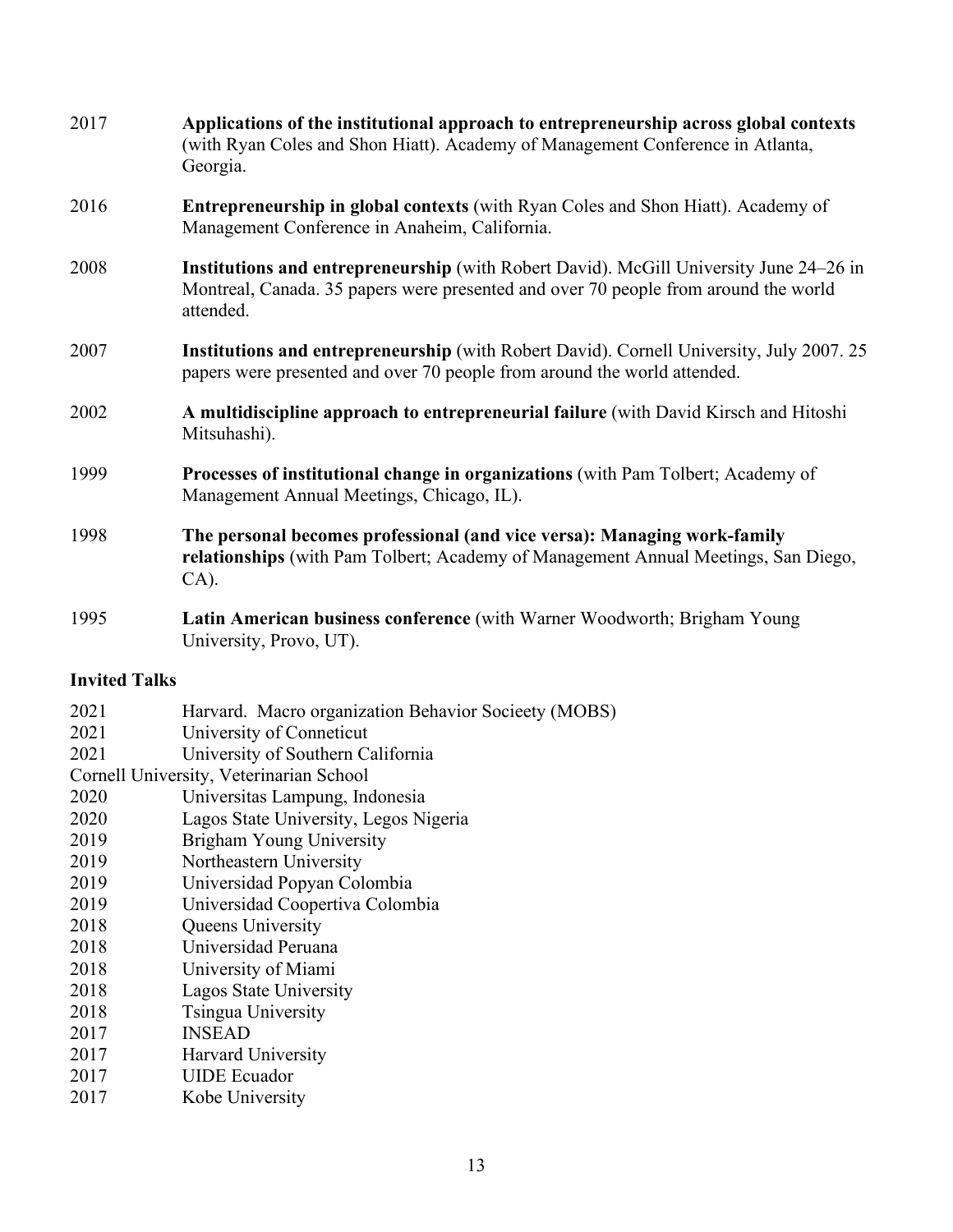| 2017 | Tsingua University                                                       |
|------|--------------------------------------------------------------------------|
| 2016 | King Saud University                                                     |
| 2016 | University of Texas                                                      |
| 2015 | University of Virginia                                                   |
| 2015 | <b>Singapore Management University</b>                                   |
| 2011 | University of Michigan                                                   |
| 2011 | Duke                                                                     |
| 2011 | <b>London Business School</b>                                            |
| 2010 | <b>Stanford Graduate School of Business</b>                              |
| 2010 | <b>INCAE</b>                                                             |
| 2009 | Research Exemplars in Entrepreneurship, University of Connecticut        |
| 2009 | Nanjing University                                                       |
| 2009 | Northwestern University Kellogg School of Business                       |
| 2009 | University of Virginia Darden School of Business                         |
| 2008 | <b>London School of Business</b>                                         |
| 2008 | University of California, Irvine                                         |
| 2008 | University of Wisconsin                                                  |
| 2007 | <b>INFORMS</b>                                                           |
| 2007 | <b>Cornell Department of Biomedical Sciences</b>                         |
| 2007 | Tuck School of Management, Dartmouth College                             |
| 2006 | University of Maryland                                                   |
| 2006 | University of Washington                                                 |
| 2006 | <b>London Business School</b>                                            |
| 2006 | Brigham Young University                                                 |
| 2005 | Sustainable Agriculturally Based Bioindustry Cluster, Cornell University |
| 2004 | Universidad de los Andes, Bogota, Colombia                               |
| 2004 | University of New York Buffalo Baldy Center for Law and Social Policy    |
| 2003 | Cornell University                                                       |
| 2003 | Chicago Graduate School of Business, University of Chicago               |
| 2003 | University of Maryland Sociology Department                              |
| 2003 | Harvard Business School, Harvard University                              |
| 2003 | <b>INSEAD</b>                                                            |
| 2003 | McCombs School of Business, University of Texas at Austin                |
| 2003 | University of Washington Business School, University of Washington       |
| 2000 | Smith School of Business, University of Maryland, College Park           |
| 2000 | Olin School of Business, Washington University                           |
| 2000 | Sloan School of Management, Massachusetts Institute of Technology        |
| 2000 | <b>London Business School</b>                                            |

# **Honors and Awards**

- United States of America Department of State, Entrepreneurship Delegate for Morocco, Algeria, and Tunisia
- Emerald Citation Award (Tilting at Windmills)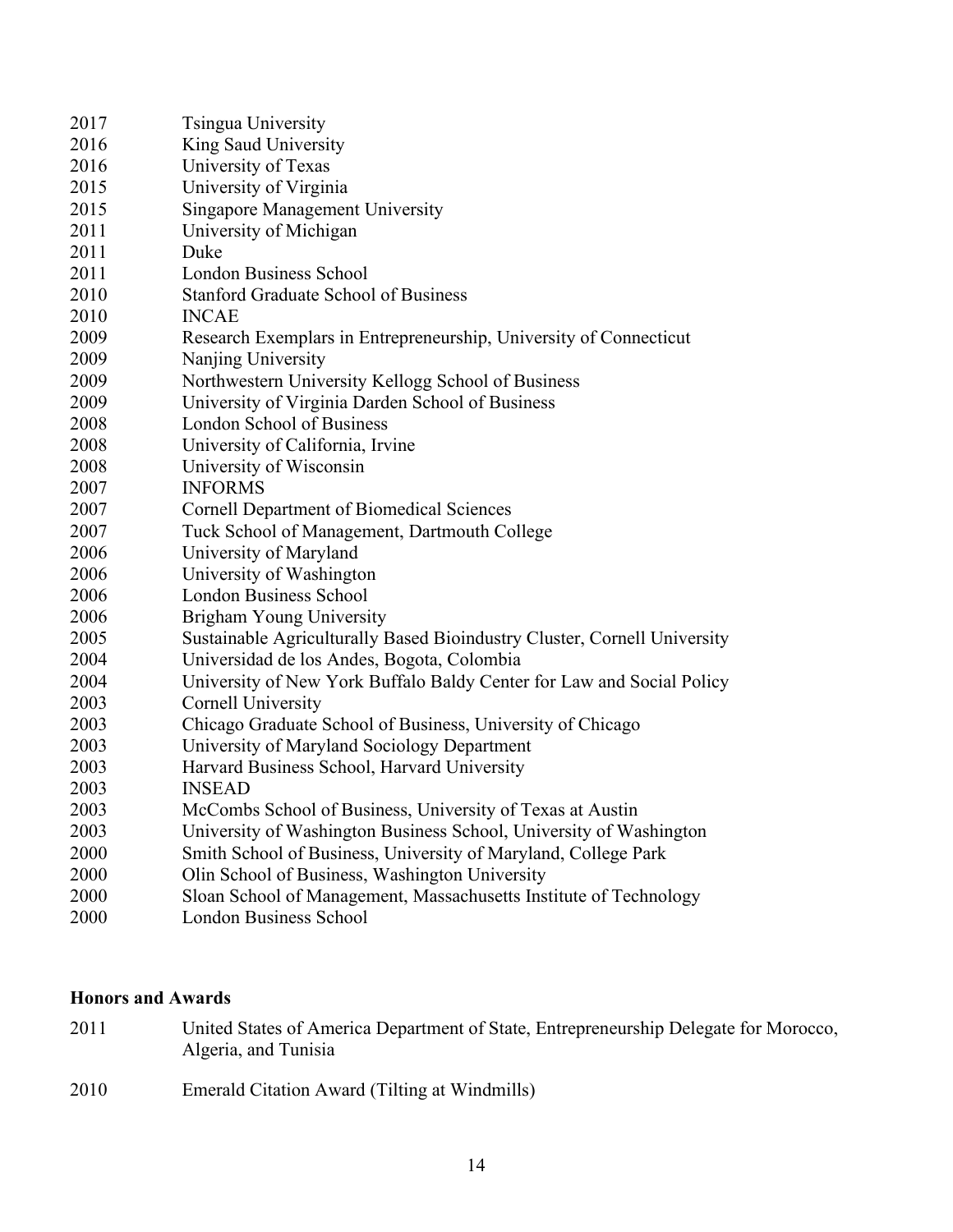| 2009      | Best Paper of the Year Runner up (Organizations and Management, Academy of<br>Management) for Tilting at Windmills |
|-----------|--------------------------------------------------------------------------------------------------------------------|
| 2008      | Best Paper Award, Administration Sciences Association of Canada                                                    |
| 2007      | ISS Faculty Fellow (Fall 2008), Cornell University                                                                 |
| 2006      | J. Thomas Clark Professorship in Entrepreneurship and Personal Enterprise                                          |
| 2005      | Best paper award Administration Sciences Association of Canada                                                     |
| 2004      | Johnson Graduate School of Management Air Products Faculty Fellow                                                  |
| 1998      | Best Paper Award, Conference on Quality Management, Academy of Management, Arizona<br><b>State University</b>      |
| 1995      | Graduate Research Fellow, Brigham Young University (one of five university-wide)                                   |
| 1994-1996 | Marriott School of Management Scholarship                                                                          |
| 1994-1996 | Kennedy Center for International Studies Scholarship                                                               |
| 1992      | Honors Scholarship                                                                                                 |
| 1991-1992 | President, Honors Student Council                                                                                  |

## **Professional Memberships**

American Sociological Association Academy of Management European Group on Organizations INFORMS

## **Professional Service**

- 2009–present Organization Science, Senior Editor
- 2005–present Administrative Science Quarterly, Book Review editor
- 2011 Business Policy and Strategy, Academy of Management Dissertation Consortium
- 2008 Panelist, "Teaching OMT," OMT/MOC Junior Faculty & Doctoral Consortium
- 2008 Panelist, New doctorial consortium, Organization and Management Theory Division of the Academy of Management